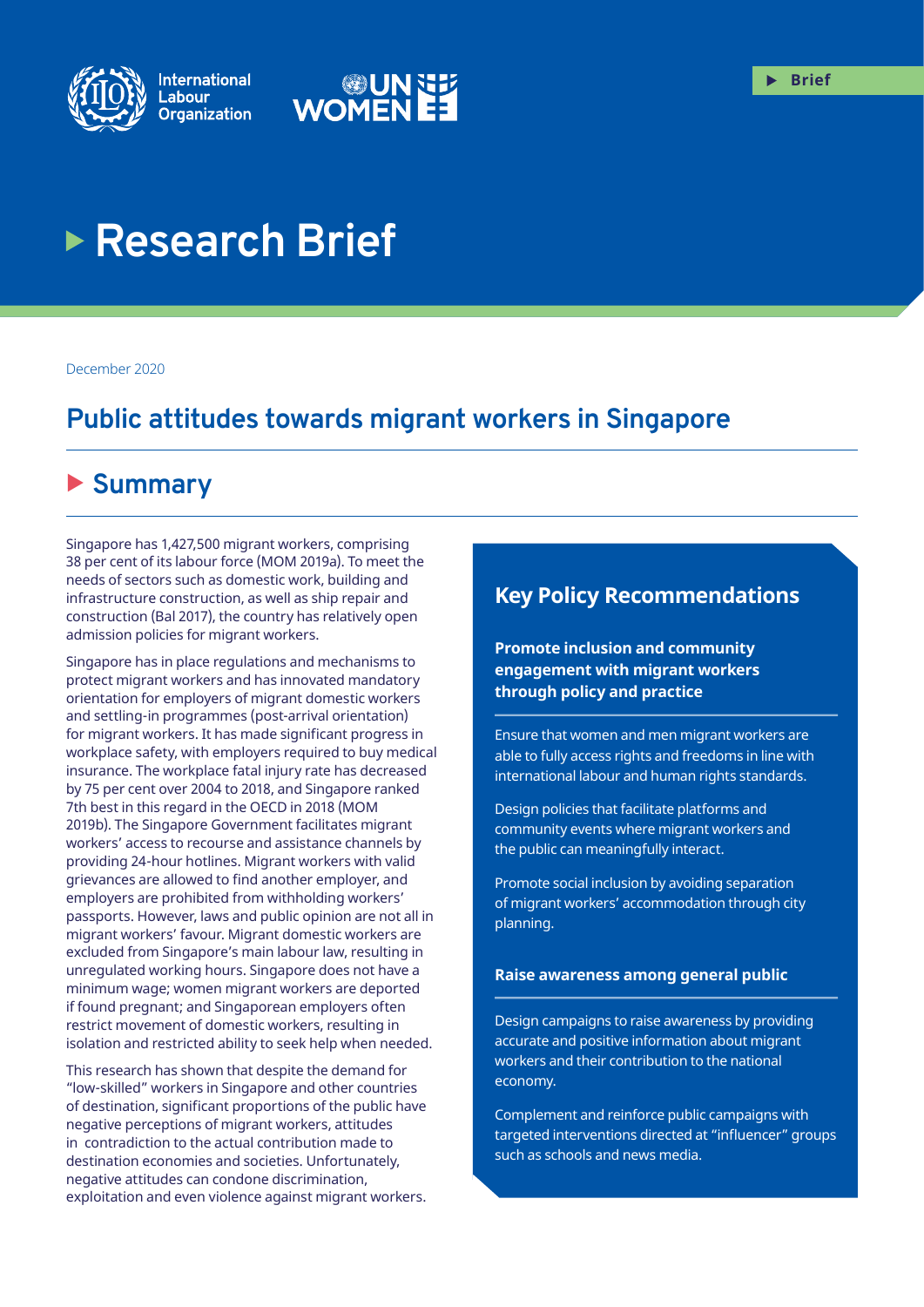

© ILO/A.DOW

Such attitudes can also detrimentally affect policies on labour migration, including those most affecting women migrant workers, such as policy on domestic work.

In order to understand the overall level of public support towards migrant workers, the Safe and Fair (ILO and UN Women) and TRIANGLE in ASEAN (ILO) programmes conducted a four-country study of public attitudes in Japan, Malaysia, Singapore and Thailand. The full report can be found at: [https://www.ilo.org/asia/publications/](https://www.ilo.org/asia/publications/WCMS_732443/lang--en/index.htm) WCMS 732443/lang--en/index.htm. This brief highlights main findings related to Singapore.

The study explores public attitudes related to labour market shortages, migration and crime, social and cultural threats, equal treatment with nationals, and violence against women migrant workers. The research also inquires specifically about women in the domestic work sector. In total, 1,005 members of the Singaporean public aged 18–65 years were surveyed, with representative coverage of major ethnicities. A gender quota was applied to ensure representativeness across each region.<sup>1</sup>

This 2019 study follows a previous 2010 ILO study on public attitudes, applying the same methodology, and finds that positive attitudes toward migrant workers have declined since 2010. The study also confirms that people who know and engage with migrant workers on a personal level are more likely to be supportive of migrants and have a positive attitude towards them. Polarization in views has increased, and people with limited or no interaction with migrant workers are less supportive than before.

Alarmingly, in Singapore as in other migration destination countries, positive attitudes of Singaporean respondents who employ domestic workers also decreased, despite the frequent interaction that such employers have with migrant workers.

However, the study finds that positive public support exists for policy initiatives aimed at supporting women

#### **Leverage the positive public support for women migrant workers**

Design policies to address violence against women migrant workers and to ensure that pregnant women migrant workers have access to maternity leave.

Design and enforce regulations aimed at improving the working conditions of women migrant domestic workers, as well as ratification of the Domestic Workers Convention, 2011 (No. 189).

### **Address declining attitudes of employers of women migrant domestic workers**

Conduct a coordinated and evidence-based publicity campaign on the social and economic value of domestic work, and on the rights of domestic workers, involving all stakeholders, including governments, employers, trade unions, and domestic workers' groups.

migrant workers, especially related to ending violence against women and improved working conditions for domestic workers. This tends to show that focused attention towards a particular group of migrant workers and specific issues concerning those workers can help generate more public support.

The findings suggest that programmes and policies should further encourage interaction and community engagement with migrants, and must discourage exclusion, isolation and discrimination.



© ILO/J. Aliling 2015

<sup>1</sup> For the detailed methodology, refer to the full report: ILO and UN Women. *Public Attitudes towards Migrant Workers in Japan, Malaysia, Singapore, and Thailand* (Bangkok, 2019).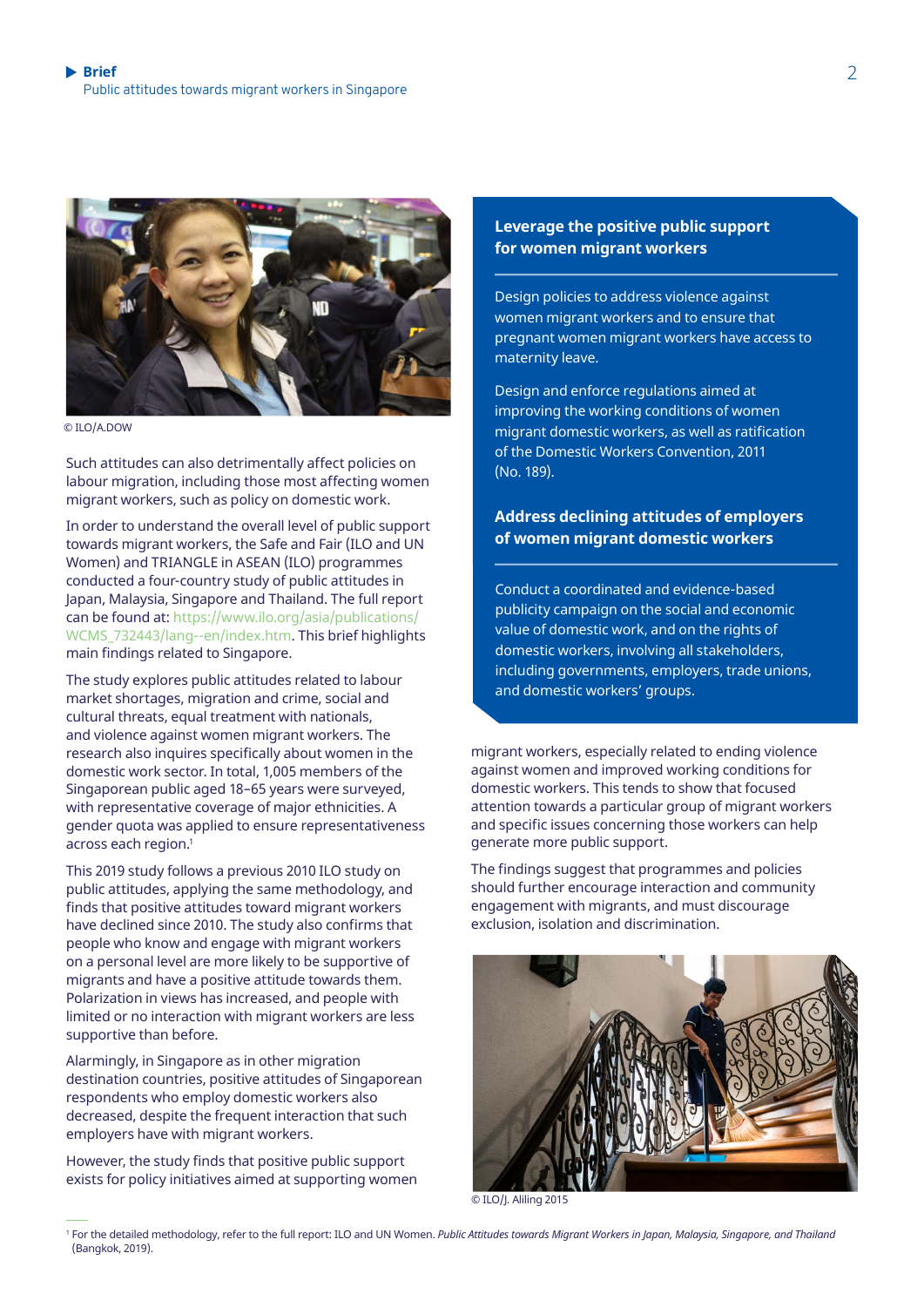## X **Findings**

## Public support for migrant workers

### Labour market shortages: Need for migrant workers

Migrants fill labour shortages in key sectors. In Singapore 47 per cent of employers say they have difficulty filling vacancies. Singaporeans surveyed for the study recognize that migrant workers are needed to fill labour shortages in the country, with just a minority of Singaporeans saying that:

- The country does not need "low-skilled" migrant workers (25 per cent).
- Migrant workers are a drain on the economy (30 per cent).
- Migrant workers have an overall negative effect on the economy (17 per cent) (see figure 1 and 2) .

## Migration and crime: Unfounded fears

There is little evidence to back up the claim that migrant workers are more likely to commit crimes than the rest of the population. For instance, police statistics in Singapore show that the arrest rate for work permit holders was reportedly 227 per 100,000 people, compared to 435 per 100,000 or Singapore residents (Othman 2008). However, a majority of the public think crime rates have increased due to migration and a significant minority say that migrants commit a high number of the crimes (figure 1 and 2).

## Social inclusion versus social and cultural threats

This study finds that a majority of the Singaporean public tends to believe that migrant workers threaten the country's culture and heritage, and a sizeable minority say migrant workers have a poor work ethic and cannot be trusted (figure 1).

However, on a more positive note, when measuring public behaviours of inclusion, the survey found that a majority of the Singaporean public:

- Had or would help a migrant integrate into their community or get ahead in their work (62 per cent); and
- Say they had spoken or would speak out against someone who was saying offensive things about migrants (54 per cent).

#### **Figure 1. Attitudes about migrant workers - Support for the following statements (%)**



#### **Figure 2. Misconceptions about migrant workers - Support for the following statements (%)**

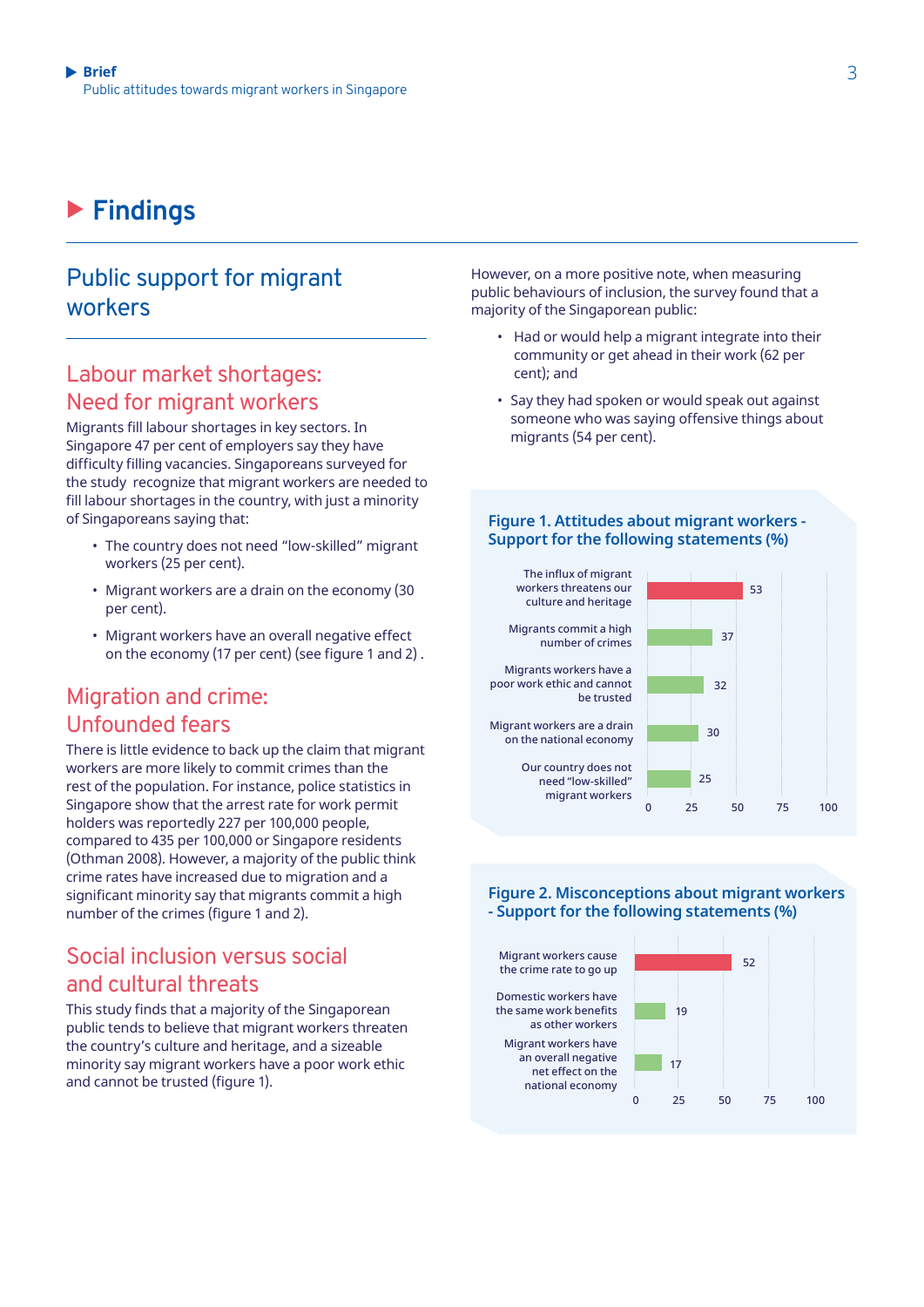## Equal treatment

Equality of treatment is enshrined in international human rights instruments and labour standards. This study showed that equality of treatment is not the norm in terms of public attitudes towards migrant workers.

The majority of the Singaporeans surveyed are of the view that migrants cannot expect the same pay or benefits as nationals for the same job, and that migrant workers should not have any rights at work if in irregular status (figure 3).

These attitudes indicate that many citizens hold a fundamental view that migrant workers should be treated differently. Discrimination is therefore a problem that needs to be tackled through law enforcement as well as through efforts to influence social norms and attitudes.

However, public attitudes on migrant workers joining a union and receiving the same pay and benefits conditions as nationals are mostly positive, with only a minority holding the following views (see figure 3):

- Migrant workers should not receive the same work conditions as national workers (36 per cent).
- Migrant workers should not be able to join a union (36 per cent).

## Treatment of women migrant workers

When asked whether women migrant workers specifically should have equal wages with women nationals doing the same job, only a minority expressed support (figure 4).

Singapore has ratified the Convention on the Elimination of All Forms of Discrimination against Women (CEDAW) and is therefore required "to introduce maternity leave with pay or comparable social benefits", and "dismissal on the grounds of pregnancy or of maternity leave" is prohibited. Nonetheless, Singapore has applied the following reservation to CEDAW Article 11: "Singapore considers that legislation in respect of article 11 is unnecessary for the minority of women who do not fall within the ambit of Singapore's employment legislation."

A slim majority of the Singaporean public do support offering maternity leave to migrant women. On the other hand, survey respondents do not support women migrants being allowed to work while pregnant, a contradiction in sentiment (figure 4).

Singapore has also imposed legal restrictions, subjecting women migrant workers to pregnancy discrimination and sanctions during all the phases of their migration: recruitment, employment and termination. Women are required to perform a pregnancy test prior to departure from their home country and to repeat it on an annual basis. Should the test be positive, the woman will be deported at her own expense (Rannveig Mendoza, 2018).

#### **Figure 3. Attitudes on equal treatment of migrant worker - Support for the following statements (%)**



#### **Figure 4. Attitude on treatment of women migrant workers - Support for the following statements**

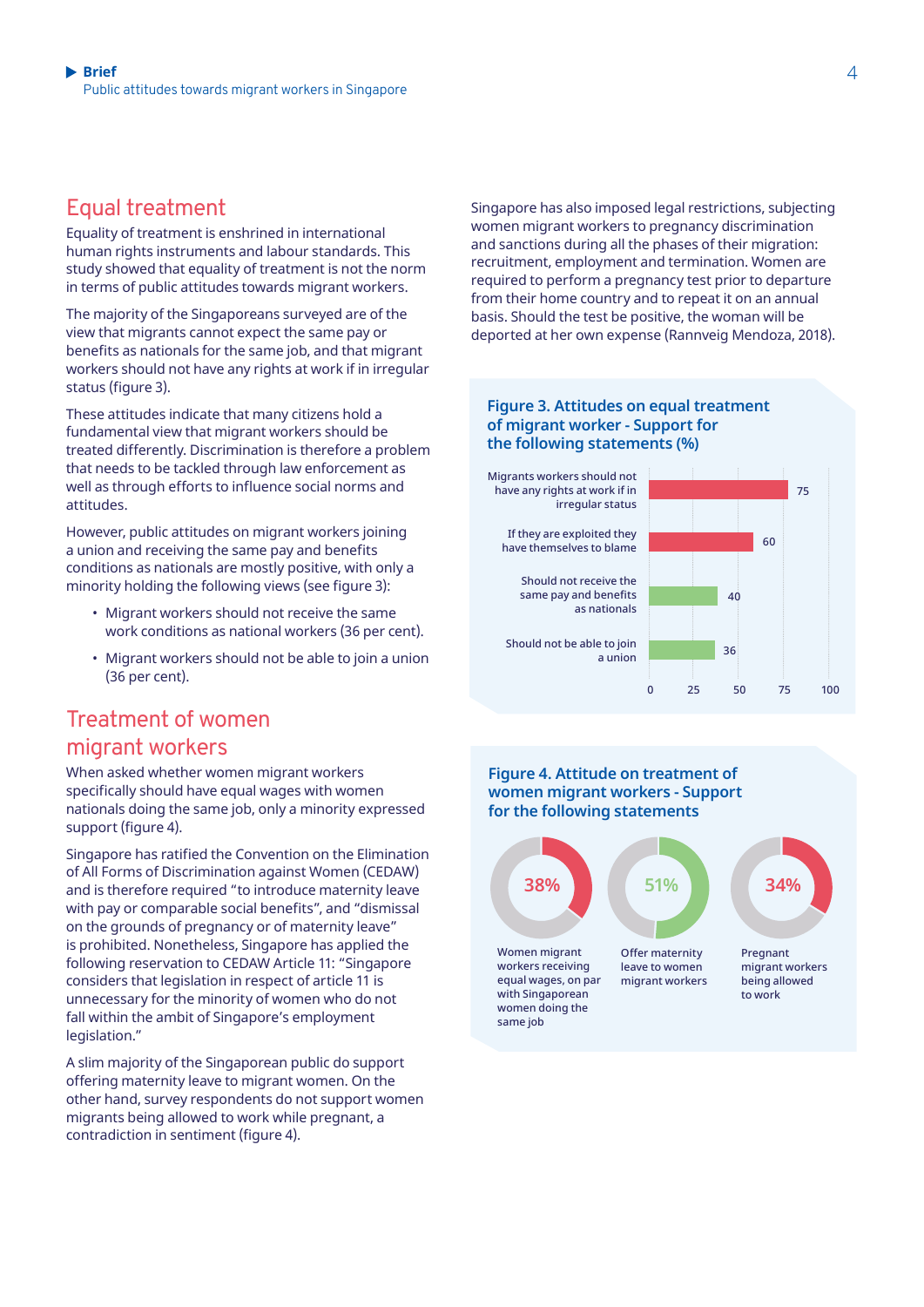### Violence against women migrant workers

As outlined in the United Nations' 2017 Report of the Secretary-General on Violence against Women Migrant Workers,

Migration can foster women's empowerment and, through new opportunities and personal expansion, improve their agency and autonomy, yet the feminized, informal sectors in which many migrant women work are characterized by low wages, poor working conditions, limited labour and social protections, and exposure to physical and sexual violence.

Prevention and services to assist women migrant victims of violence were the issues for which the surveyed Singaporean public gave their strongest support. A strong majority of the public supports stronger law enforcement to reduce violence against migrant) women (77 per cent), and also supports migrant women having access to shelters if they experience violence (79 per cent) (figure 5).



to reduce violence against migrant women

access to shelters if they experience violence

Harnessing this strong public support for freedom from violence for migrant women and turning it into law and action is imperative, especially at a moment when governments, trade unions and employers, with the full support of CSOs, around the world have come together to adopt new international instruments to counter violence. The June 2019 International Labour Conference adopted the Violence and Harassment Convention (No. 190) and Recommendation (No. 206), 2019, which

recognize the right of everyone to a world of work free from violence and harassment.

Whether migrating through regular or irregular channels, women migrant workers can face the risk of violence and abuse from intermediaries and employers, as well as from partners and others. They experience intersectional forms of discrimination based on multiple identities, including job sector, class, gender, sexual orientation, nationality, legal status, age, pregnancy status, marital status and language, among others. Women migrant survivors of violence face multiple challenges while seeking justice or accessing essential services. Because of little access to protection and support services, absence of protection orders, limited referral networks and coordination mechanisms, lack of language interpreters, as well as fear of deportation or of losing their jobs, many migrant women suffer in silence.

Therefore, services should be available regardless of migration status, and in sufficient quantity and quality, and these services need to respond in ways that integrate human rights, cultural sensitivity and respect for survivors' choices. Key components of response are high-quality, accessible survivor-centred (for instance, non-judgmental) services by health actors, police and justice, and social services. Effective coordination is also paramount, as services cannot keep survivors safe and support healing when they work in isolation.

One challenge facing migrants who experience violence is that they often do not report it. The survey found that some Singaporean respondents (40 per cent) were aware of this problem. Women migrant workers may struggle to access services due to perceptions around their respectability or due to victim blaming. Pervasive negative attitudes can also further isolate migrant women, restricting their movement and preventing them from seeking support due to fear of reprisals.

## Domestic workers: Same treatment, better protections

Singaporean public also strongly support improved labour conditions of domestic workers, though respondents who employ domestic workers are less supportive. Overall figures show that 78 per cent of Singaporeans support better labour conditions for domestic workers, and 69 per cent also support recognition of care work as a formal profession.

This public support does not appear to translate, however, into decent work conditions and provision of work entitlements. The survey asked Singaporean respondents if they employ a domestic worker in their home, and if so, asked them about the working conditions they provide to their employees. Singaporean employers were presented with a list of eight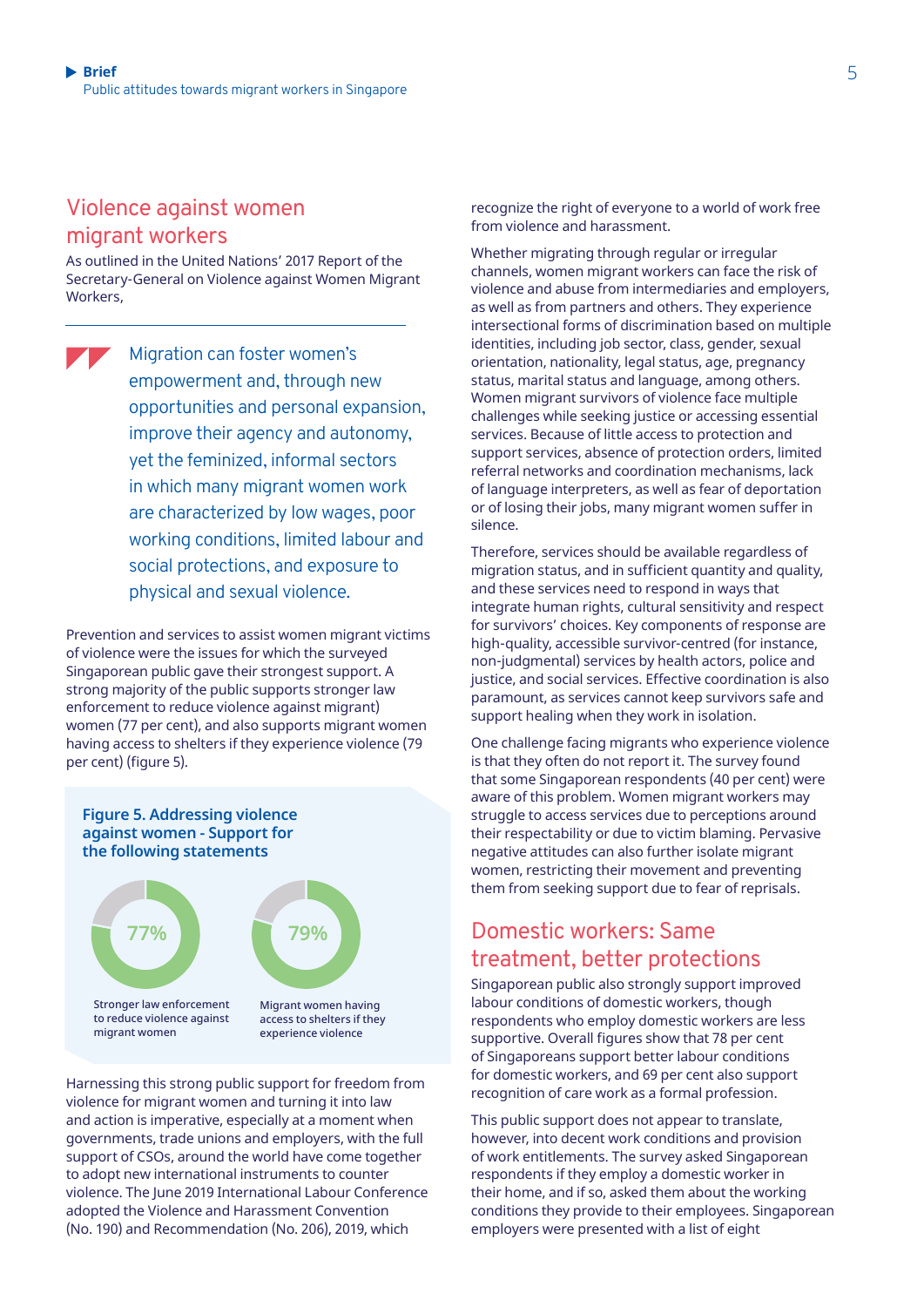entitlements they might provide to domestic workers (such as paid leave, overtime pay, ability to hold their passports or a phone, or a day off per week), and based on their responses it appears that Singaporean employers provide an average of roughly three entitlements to their domestic worker employees. The most commonly provided entitlements are paid leave and one day off per week, and the most commonly denied entitlements are maternity leave and overtime pay (figure 6).

#### experienced a marginal decline since 2010. **Figure 6. Work entitlements provided to migrant domestic workers by surveyed employers (%)**



Base: Singaporean employers of migrant domestic workers, n=297

## Factors that correlate with public support for migrant workers

### Interaction with migrant workers

The study explored whether demographic variables correlated with public support for migrant workers and found that they are not strongly associated. Instead, frequency and quality of interaction with migrant workers are a strong predictor of support for migrant workers generally.

Singapore, which already had high levels of interaction in 2010, remained largely unchanged in this regard, though regular interactions declined slightly (figure 7). Only 8 per cent of the Singaporean public reported never encountering migrant workers. These findings are in line

2 Only includes respondents who reported interactions with migrant workers (n=927).

with the fact that Singapore is a multi-ethnic country with a large proportion of migrant workers in its workforce.

Many Singaporeans also reported having work-related relationships, which is consistent with also having more interaction with migrant workers, on average, than what was seen across the four study countries. Many Singaporean respondents report knowing migrant workers personally, most commonly as either friends or colleagues at work (figure 8).

It is difficult to say why there is a slight decline in relationships in Singapore, but this decline may explain why general support for migrant workers has also

**Figure 7. Frequency of interaction with** 



 $12010$ 

 $2019$ 

#### **Figure 8. Type of relationship with migrant workers, 2010 and 2019 (%)**<sup>2, 3</sup>



 $\,$  Due to rounding, percentages may not precisely reflect the absolute figures.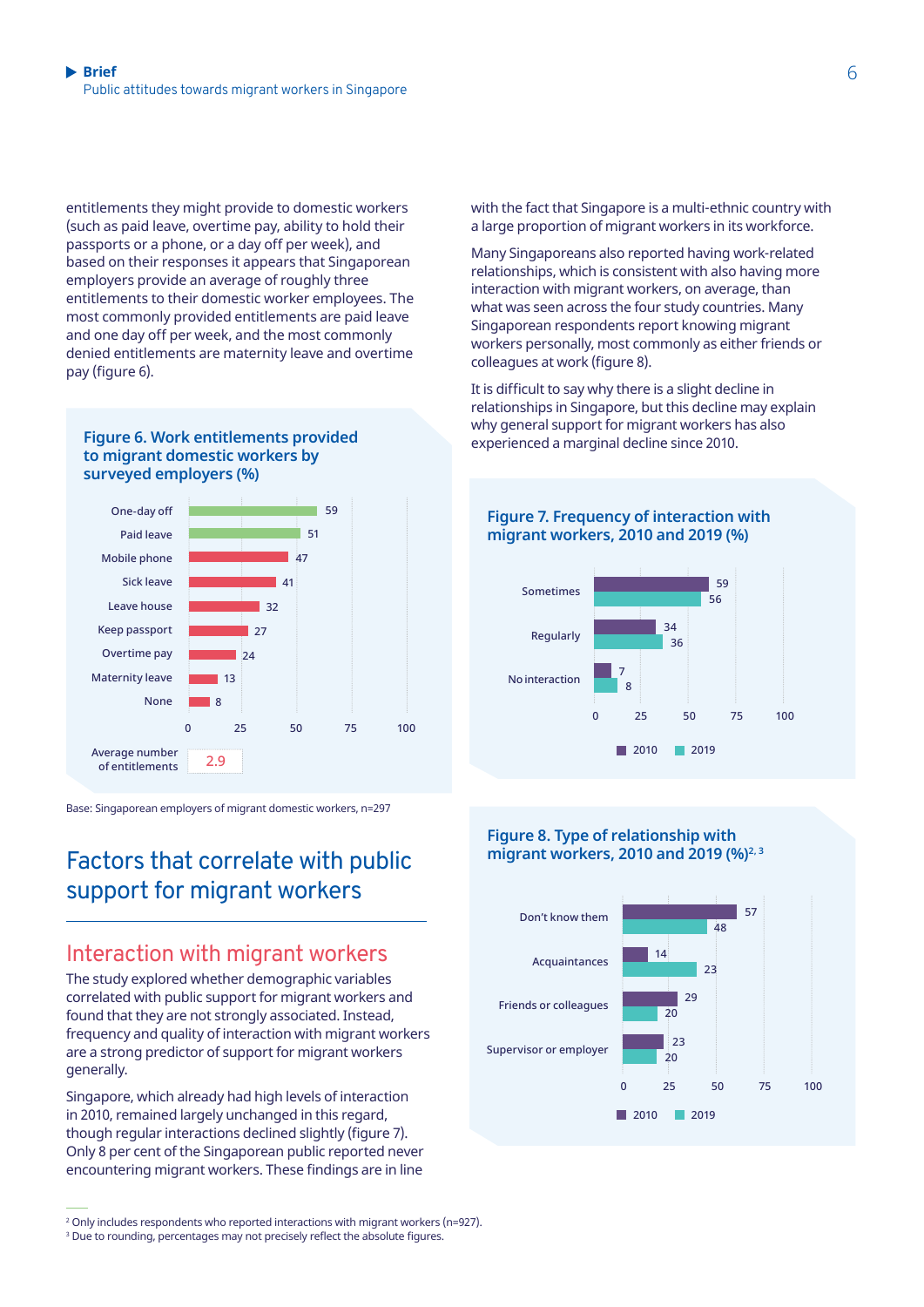### Role of news and media

Based on evidence that the media shapes opinion about migration and drives behaviour, survey respondents were asked about the number and type of media sources they consume.

Survey respondents report regular use of mass media, with the internet being the most popular medium at 87 per cent. Television viewing is commonly cited, with 65 per cent reporting regular use; while reading of paper newspapers is less common, with 45 per cent reporting usage (figure 9). Facebook is the most popular social media platform, with YouTube second, followed by Instagram and Google+. The number of social media platforms used by Singaporean respondents stood at three per person, on average.

The study finds that the more news media sources people consume, the more supportive they are of migrant workers, irrespective of the type of media source.

Mass media, specifically news reports and social media, remains the most prominent source of information about migrant workers. But social media has risen to a strong second place since the 2010 study, surpassing television programming. The average number of media sources regularly consumed by Singaporeans was 3.8 per person.



Base: n=1,005

## Changes in public support for migrant workers from 2010 to 2019

For the 2010 ILO study on public attitudes, an index of questions on knowledge, attitudes and practice (KAP) was compiled, with scores summed to explore correlative factors. The "KAP Index" questions used in 2010 were also used in the 2019 study. On a scale of 0 to a 100, the KAP Index reflects how supportive people are towards migrants. The higher the KAP Index<sup>4</sup> the more supportive people are.

Comparing results for Malaysia, Singapore and Thailand from 2010 and 2019, figure 10 reflects a modest decline in the KAP Index in all three countries, meaning overall support for migrant workers declined to some degree between 2010 and 2019. Both Singapore and Thailand had a seven-point drop in the index, whereas Malaysia had a more marginal decrease of three points.

The modest seven-point drop in the Index in Singapore indicates that support for migrant workers has declined, but despite the drop, Singapore remains the higher scoring country, an indication that support for migrant workers remains relatively stronger there than in Malaysia and Thailand. However, the results suggest that most people have limited knowledge about migrant workers; hold many negative attitudes towards them; and are unwilling to engage in behaviour that would



Note: KAP Index is a composite score of 15 questions about knowledge, attitude, and practice.

<sup>4</sup> KAP Index is an indicator in which knowledge, attitudes, and behaviour measures have been aggregated at the individual level and indexed, expressed as a range from zero to 100.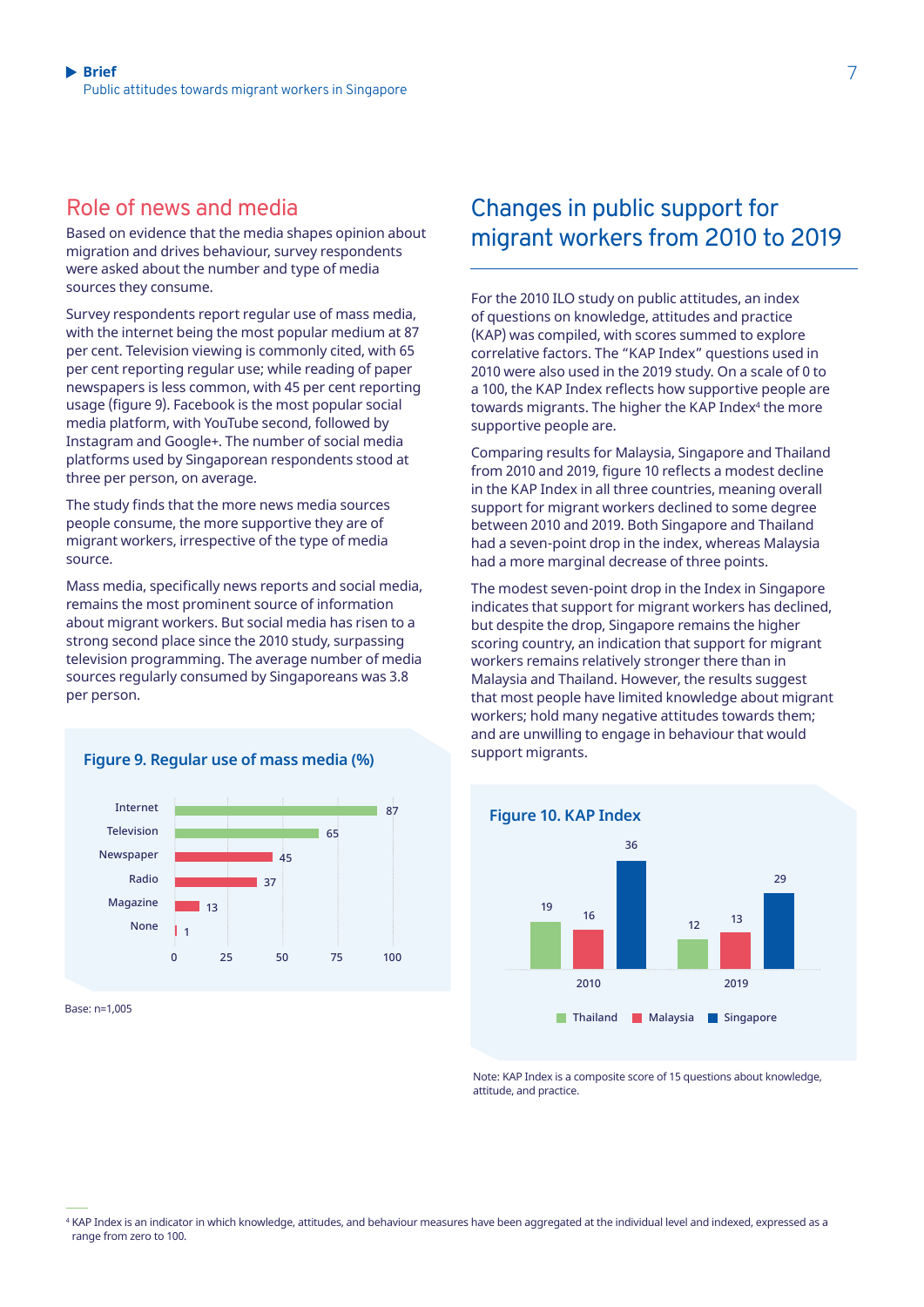There is generally a correlation between a higher KAP Index and greater interaction with migrant workers, but despite overall levels of interaction remaining roughly the same between 2010 and 2019, support for migrant workers declined in Singapore over the period. This is due to a greater KAP Index decline<sup>s</sup> – by 22 points – among respondents with no interaction with migrant workers (see figure 11). The KAP Index did not change much (42 to 39) for Singaporean respondents who have regular interaction with migrant workers, which suggests an increased polarization in support between persons exposed to migrant workers and persons who are not (see figure 11).





A strong, positive relationship was found in 2010, whereby Singaporean respondents who had hired migrant domestic workers had a considerably higher KAP Index – meaning Singaporean employers were generally more supportive of migrant workers than the general public. In 2019, the results remained largely unchanged in Singapore with the support of migrant workers declining by 6 points among employers of migrant domestic workers (see figure 12); however, employers of migrant domestic workers in Malaysia and Thailand appeared significantly less supportive of migrant workers generally, declining by 25 points and 22 points, respectively.

It is critical, therefore, to encourage more interaction between Singaporean communities and migrant

workers. Decreasing the distance between nationals and migrant workers requires a multi-pronged approach including city planning, workplace inclusion, community platforms, and changes to laws and policy to ensure there are no exclusions or "special rules" that keep migrant workers from enjoying fair and equal treatment.





© ILO/J. Aliling 2015

<sup>&</sup>lt;sup>5</sup> To make the KAP Index more sensitive to incremental changes, the total index range is from 0 to 200. Based on past studies, 95 per cent of all results have fallen within the range of 60 to 160, and the scale was therefore adjusted (with tails cut off before 60 and beyond 160) to show a zero to 100 range for more common understanding. The theoretical index can therefore be negative or exceed 100. Please refer to full study.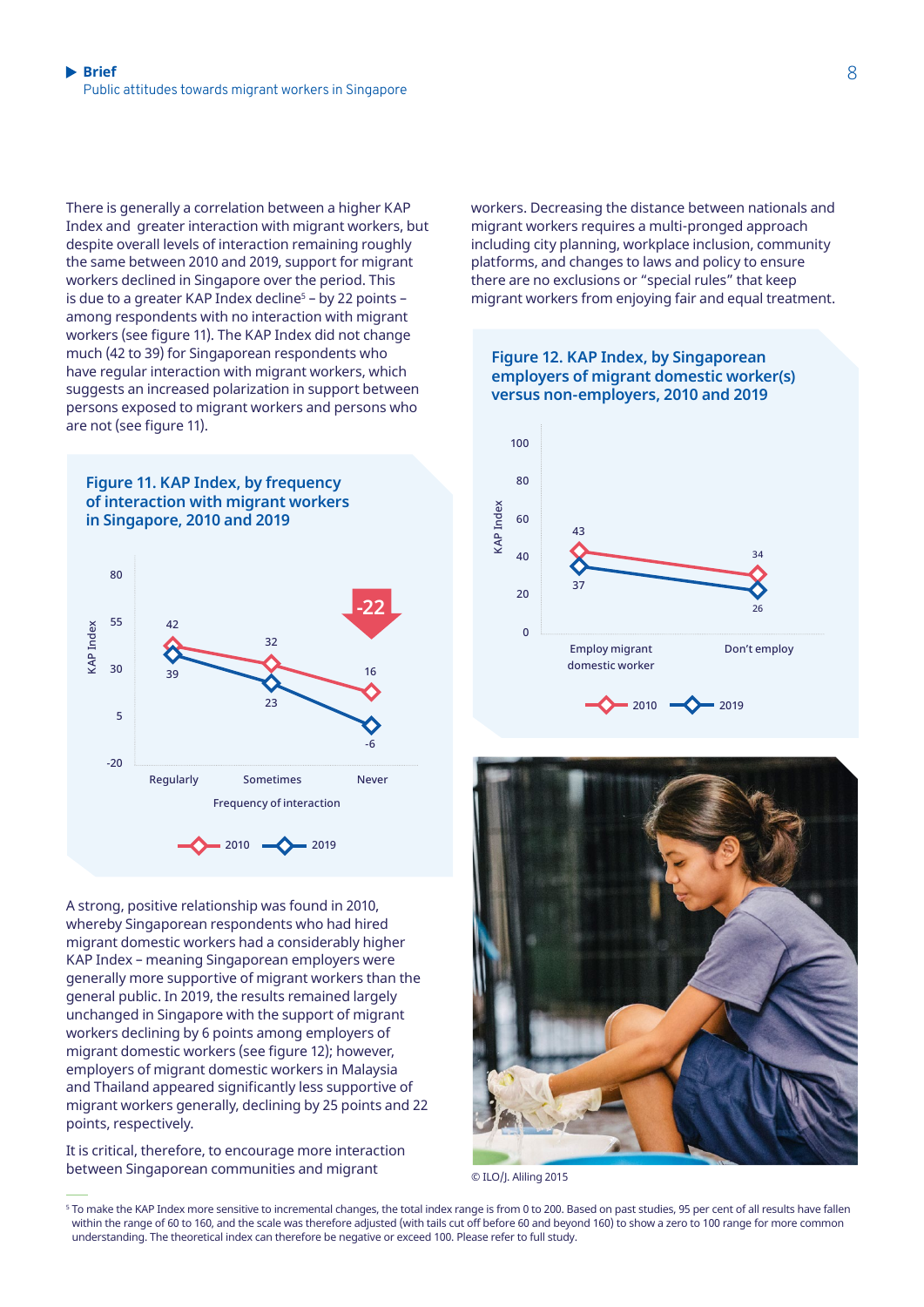## X **Recommendations**

- **1. Promote inclusion, social interaction, and community engagement with migrant workers in destination countries, including through changes to policy and practice.** 
	- 1.1 Stimulate attitude changes on specific issues to tackle discrimination and barriers that prevent the fair treatment of migrant workers, especially women, and social inclusion.
		- Ensure that women and men migrant workers are able to fully access rights and freedoms in line with international labour and human rights standards.
		- Adopt policies, regulations and operating procedures that support social inclusion, including access to services, social security, schools, and health facilities, including those specialized in addressing violence and abuses.
		- City planning can promote social inclusion by avoiding separation of migrant workers' accommodation. Physical distance is a barrier that hinders migrant workers from integrating into the local community and encourages segregation and discrimination.
		- Ensure that labour migration mechanisms are accessible, affordable and not time consuming. Across all four countries, respondents said that migrant workers with regular status can adapt better than those without.
	- 1.2 Design, support and deliver policies that facilitate platforms and community events where migrant workers and the public can meaningfully interact and demonstrate the positive impact of migrant workers on societies and economies.
	- 1.3 Encourage inclusion in the workplace by working with employers and trade unions to promote the rights of migrant workers. Trade unions could promote solidarity and encourage inclusion by accepting and supporting migrant workers to join as members.
	- 1.4 Avoid dehumanizing terms to refer to migrants and migrant workers in legal texts and other official documents.

#### **2. Conduct awareness-raising activities with the general public.**

2.1 Design campaigns to raise awareness by providing accurate and positive information about migrant workers and their contribution to national economy. The study identified that the majority of the respondents had limited knowledge about the important contributions migrant workers make to Singapore. Information campaigns can help to inform the public ideally by working on shifting social norms and shared values. It is important to focus on specific sectors and problems so that the public can relate to the messages in a more personalized way.

- Promote campaigns that address the root of negative attitudes towards migrant workers. Strive to develop a personal connection between the public and migrant workers by focusing on specific migrant work sectors and on interactions among nationals and migrant workers within those sectors. Promote messages about the empowerment that can result when women in particular have positive migration experiences.
- Promote evidence of the beneficial impacts of migrant workers to strengthen positive attitudes while at the same time debunking common myths about them, such as the characterization of migrant workers as criminals, as taking jobs from nationals, or as having a negative impact on the economy.
- Tackle stigma and raise the status of roles and work sectors in which migrant workers work. Undervaluing the work of migrants has negative consequences and can lead to discrimination and social exclusion. Promoting the importance of decent work, equal opportunities, social protection, gender equality and inclusion are essential.
- Take care to ensure that messaging does not promote migrant workers – especially women migrant workers – as "victims" or inherently vulnerable. This can feed into narratives that migrant workers are weaker and powerless, and through emphasizing difference, undermine migrant workers' claims to the same rights at work as nationals.
- 2.2 Complement and reinforce public campaigns with targeted interventions directed at influencer groups.
	- Encourage governments, in partnership with international organizations and other relevant actors, to encourage schools to promote positive behaviour towards migrant workers and members of their families. The study highlighted a general lack of knowledge about migrant workers' rights. But public education on prejudice and diversity can shape attitudes towards migrant workers as well as change discriminatory social norms and stereotypical behaviors.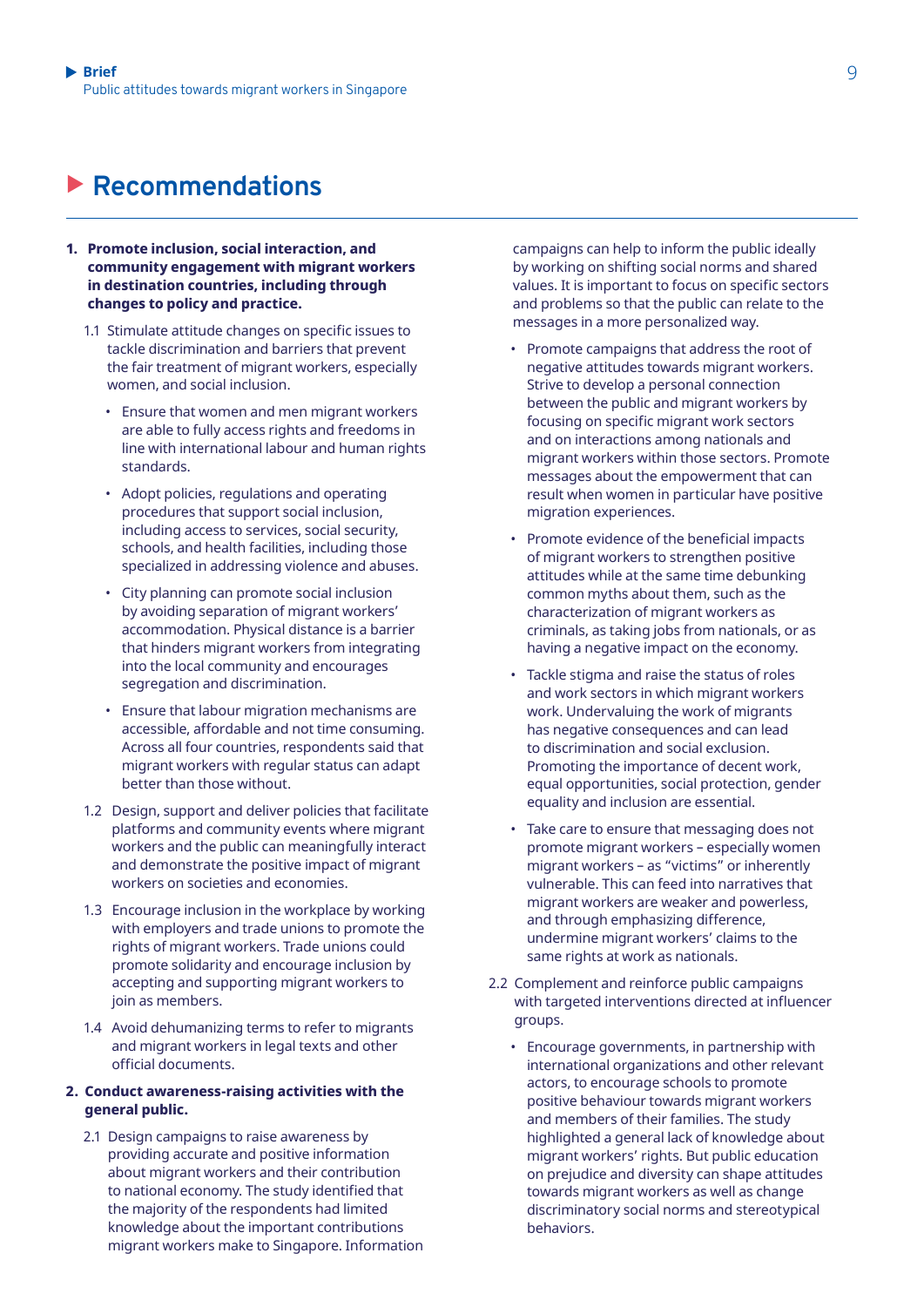- Implement interventions to encourage more balanced and inclusive reporting, as well as non-discriminatory terminology used by the news media when reporting stories about migrant workers. News media are influential and impact the public's attitudes as well as policy-makers' agendas. Terms such as "undocumented" and "irregular" can be used rather than "illegal"; and "migrant" rather than "alien". At all opportunities, humanize the individual representation of migrant workers and avoid descriptions that overemphasize the number of migrant workers or depict the migrant population as degrading the dominant culture.
- 2.3 Continue to track shifts and trends in public support for migrant workers in Thailand. Doing so will allow ongoing campaigns and other interventions to adjust to any changes in public attitudes. More frequent tracking of attitudes can also enable studies to identify causation of changes in public support for migrant workers.

#### **3. Harness the opportunities available given the high degree of public support for women migrant workers, including opportunities to address violence against women.**

- 3.1 Leverage the positive public support for ending violence against women migrant workers. Respondents showed high levels of support for access to shelters for women who experience violence and for stronger enforcement against violence. It is recommended to work with governments, trade unions, and NGOs to ensure the availability of shelters and comprehensive services designed to meet the needs of women migrant worker survivors of violence.
	- Ratify the ILO Violence and Harassment Convention, 2019 (No. 190).
	- Governments, employers, trade unions and NGOs should run campaigns to end violence and harassment, including against migrant women and other marginalized groups, in the world of work. Awareness raising and campaigning should form an important part of combined strategies linked to prevention of violence and harassment in the world of work.
	- Governments, employers, trade unions and CSOs should make sure information on available VAW services, including shelters, are available and widely disseminated.
	- Governments, trade unions and CSOs, including labour migration organizations should make sure to have tools and capacities to refer survivors of violence and abuse to available VAW services through established referral pathways.
- 3.2 Leverage the public support for women migrant workers to receive maternity leave. Policy change and/or enforcement is needed in migrant countries of destination to ensure women migrant workers have de jure and de facto access to maternity leave within broader social security schemes, and that they are not discriminated against on the grounds of pregnancy, either at work or during recruitment.
- 3.3 Support governments and employers to actively promote gender-sensitive policies and practices that tackle gender stereotypes and occupational segregation. Strong gender segregation of occupation in the region is the result of stereotypical perceptions of what women can or cannot do as well as the consequence of genderdifferentiated barriers in access to specific job opportunities.

#### **4. Address declining attitudes of employers of domestic workers.**

- 4.1 Governments, trade unions and other stakeholders, including domestic workers groups, should conduct a coordinated and evidencebased publicity campaign on the social and economic value of domestic work; and on the rights of domestic workers. Domestic work is often undervalued, and often not fully considered as work, either by employers or through lack of full inclusion in national labour laws.
- 4.2 All stakeholders, including and especially the media, should use respectful terms to describe domestic workers. They should avoid terms such as "servant", "maid" and "helper", and instead use "domestic worker", which squarely shows that domestic workers are workers, and not servile or part of the family.
- 4.3 Leverage the positive public support for domestic workers to design and enforce regulations aimed at improving the working conditions of women migrant workers, as well as ratification of the Domestic Workers Convention, 2011 (No. 189). Respondents showed high levels of support for recognition of care workers, improvement of the working conditions of domestic workers, and equal labour rights for domestic workers on par with nationals. Singapore has not yet ratified Convention No. 189.
- 4.4 Conduct further research to understand the knowledge, attitudes and practices (work entitlements provided) of employers of migrant domestic workers. Such a study is critical in light of the fact that employers today appear to show less support for migrant workers than before.